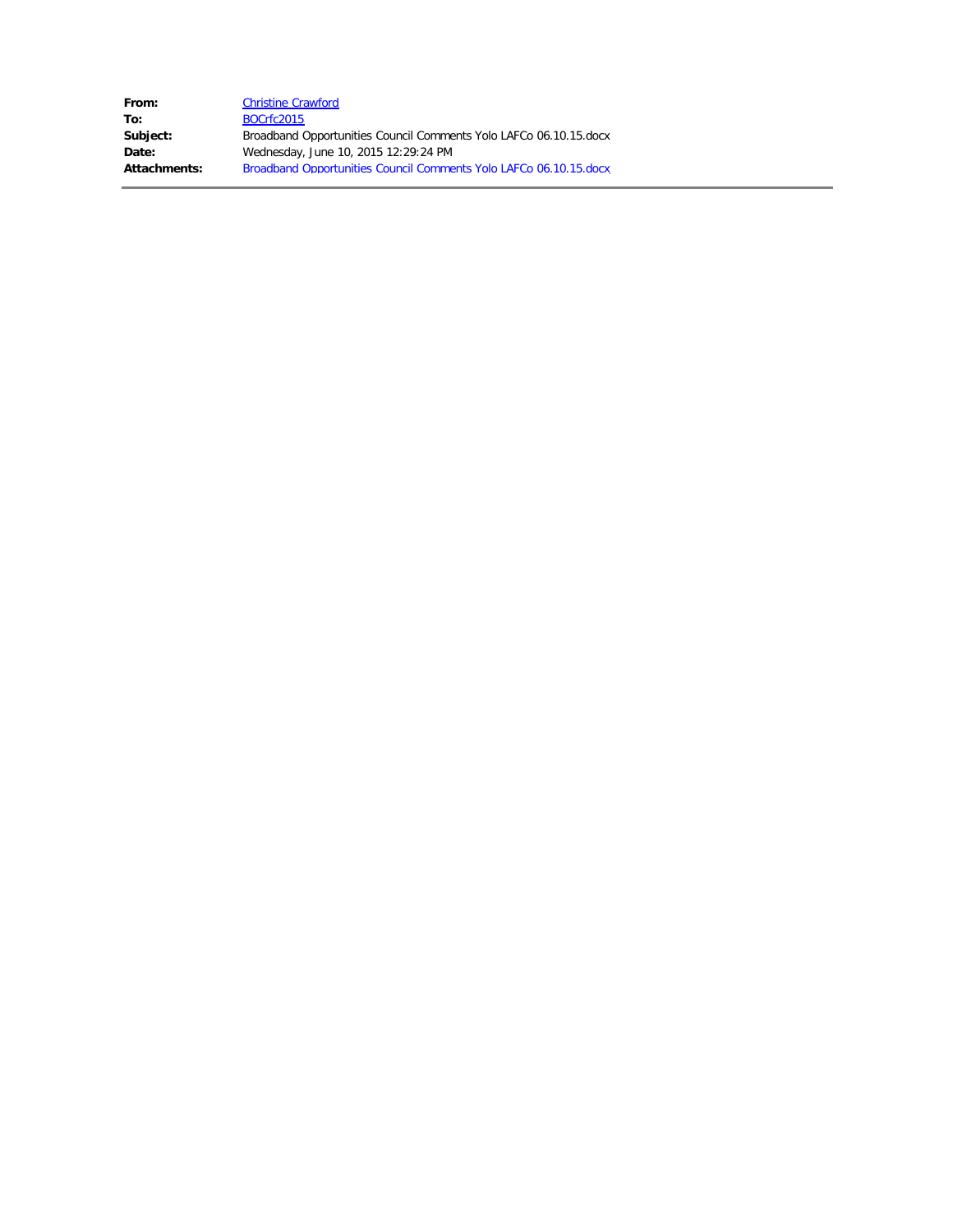#### LOCAL AGENCY FORMATION COMMISSION OF YOLO COUNTY

**CHAIR** Olin woods Public Member

VICE CHAIR Matt rexroad Supervisor – 3<sup>rd</sup> District

**BILL KRISTOFF** Councilmember City of West Sacramento

Don saylor Supervisor –  $2<sup>nd</sup>$  District

Cecilia Aguiar-curry Mayor City of Winters

> ALTERNATE Robert ramming Public Member

ALTERNATE Jim provenza Supervisor  $-4<sup>th</sup>$  District

> **ALTERNATE** ROBB DAVIS Councilmember City of Davis

Staff Christine m. Crawford, AICP Executive Officer

> Tracey Dickinson, MPPA Associate Management Analyst

> > Terri tuck Commission Clerk

Eric may Commission Counsel

625 Court Street, Suite 203 Woodland CA 95695

> (530) 666-8048 lafco@yolocounty.org

> > www.yololafco.org



**To**: Broadband Opportunities Council

**From**: Christine M. Crawford, AICP, Executive Officer

**Re**: Broadband Opportunities Council Request for Comments

**Date**: June 10, 2015

# Introduction and Background

Thank you for the opportunity to submit comments to the Broadband Opportunities Council on ways to clear regulatory barriers and identify existing programs which can be modified to support and promote broadband deployment nationwide. I commend President Obama on his action to address the very critical issue of access to broadband through the creation of the Broadband Opportunity Council.

The Yolo Local Agency Formation Commission is a state-mandated agency unique to California (each of our 58 counties has one) created with the mission to provide efficient government services, among others. Our agency is in the unique position of being able to collaborate together with our four cities and unincorporated communities on broadband issues for our region and has just completed the Yolo Broadband Strategic Plan for our communities countywide.

Yolo County is 1,023 acres in size and our population of approximately 200,000 lies on only 5% of this area. Therefore, although the County is immediately adjacent to our State Capitol and only 50 miles from Silicon Valley, we are relatively rural and are experiencing significant issues with lack of broadband deployment by private providers.

## **Comments**

The Request for Comment seeks comments on the following questions:

*How can the federal government best promote coordination and use of federally-funded broadband assets?*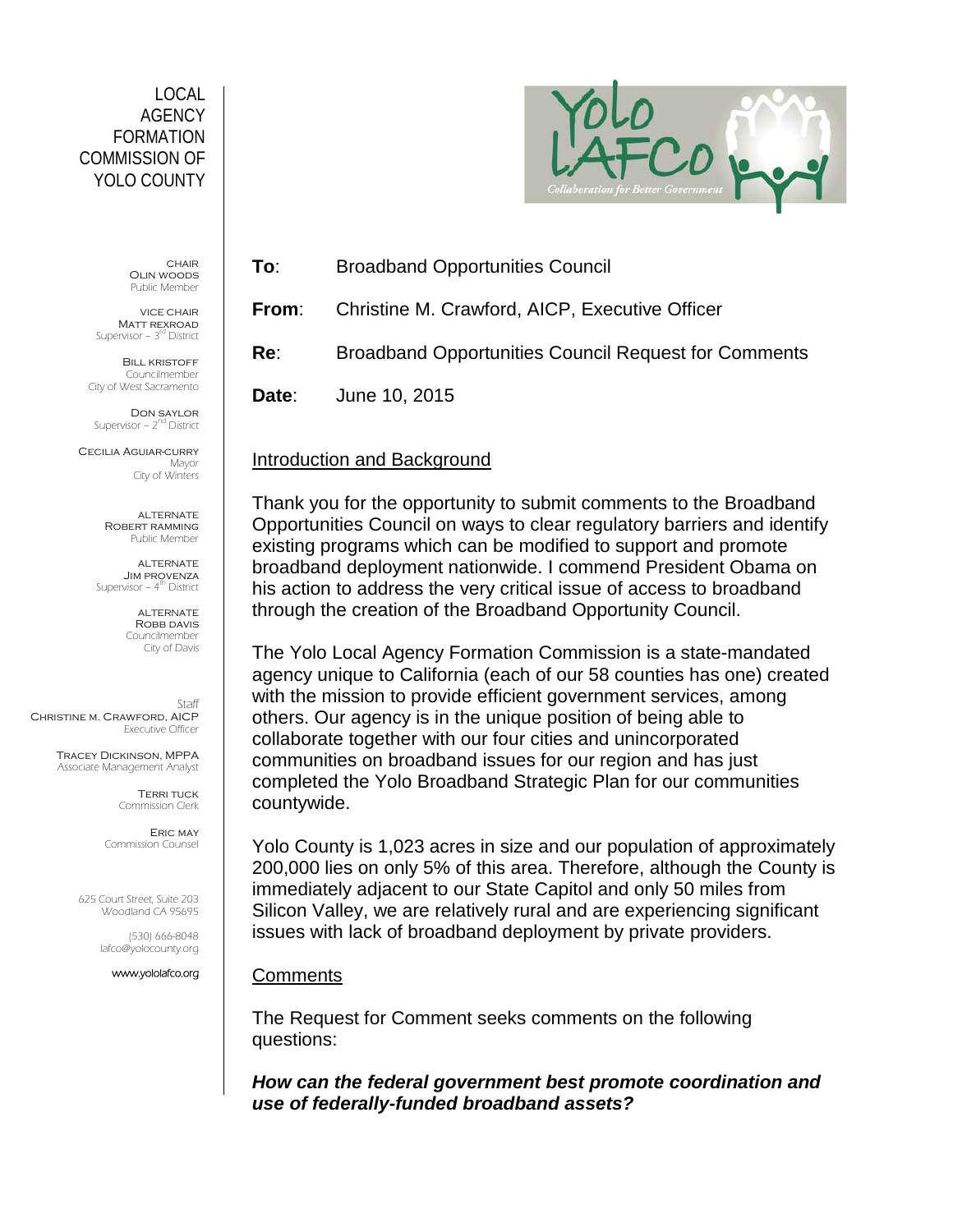Clarify that a portion of federal funding from all of the BOC agencies can be used to install broadband infrastructure. In particular, transportation projects funded through DOT should be required to install conduit or fiber made available for government or private provider use.

E-Rate should be allowed to connect communities, not just individual building sites. For example, children in the City of Winters have been provided iPads at school but are unable to utilize them at home due to lack of broadband in the surrounding community.

Land and structures owned by the federal government should be made available for wireless facilities, similar to how the State of California issued a map of available sites. In addition, there must be a streamlined process for leasing such sites so as not to hinder use.

#### *What regulatory barriers exist within the agencies of the Executive Branch to the deployment of broadband infrastructure?*

BTOP funding was used to create the CENIC network in California; however this network is only available to school and library sites. If federal monies are being used to deploy broadband, infrastructure should be made available to all local public agencies for use to serve entire communities (not just one building).

#### *Are there specific regulations within the agencies of the Executive Branch that impede or restrict competition for broadband service?*

Consider creating an exemption for broadband related infrastructure projects from NEPA.

Remove any regulations that allow existing provider incumbents to protest grant funding to a project within their service area that would result in competition.

#### *How can communities and regions incentivize service providers to offer broadband services, either wired or wireless, in rural and remote areas?*

Clarify that local public agencies (all types) are authorized to provide broadband services. In California, Community Service Districts are specifically authorized to provide broadband service; however, it's unclear if County Service Areas are or not. It's exceedingly difficult to get legislation passed in California (or anywhere) with the powerful telecom lobby, so having federal legislation in place would be helpful.

### *What can the federal government do to make it easier for state, local, and tribal governments or organizations to access funding for broadband?*

The definition of "rural" under the Farm Bill excludes ALL our rural communities in Yolo County. Our proximity to the metropolitan area of Sacramento unfairly excludes us from